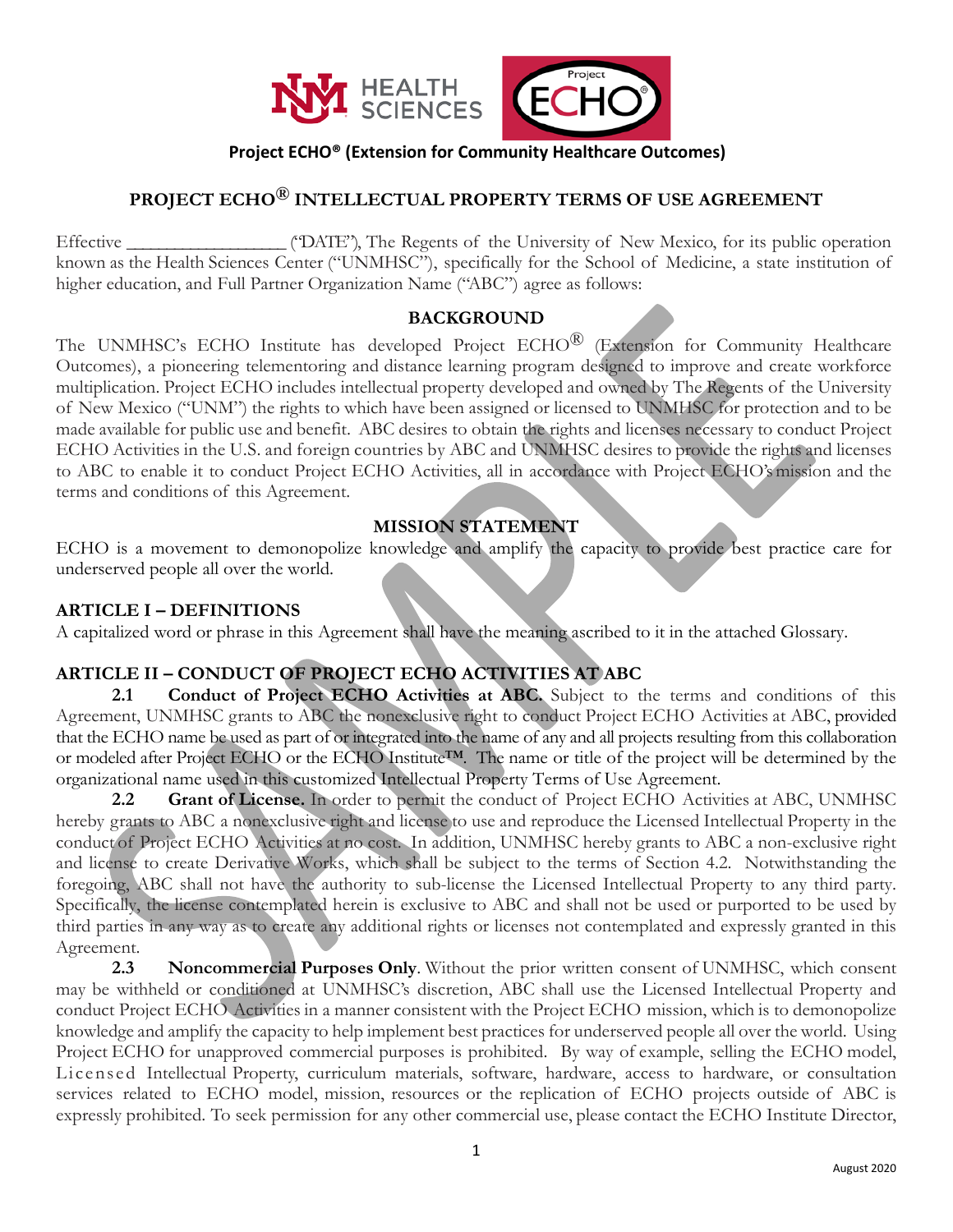Dr. Sanjeev Arora.

Notwithstanding the foregoing, financial arrangements with local or national payers to sustain the ECHO project are acceptable. UNMHSC requests notice of funding for ECHO projects and initiatives originating outside of the United States. By way of example, ABC may:

- a) use ECHO Model<sup>™</sup> and Licensed Intellectual Property to develop grants and funding for their own ECHO project, including solicitation of federal, nonfederal and foundation monies.
- b) receive funding from foundations, philanthropists, city, county, state or federal legislative sources (to support ECHO-related activities).

**2.4 Consulting Services.** The ECHO Institute may, under separate arrangements with ABC, provide consulting services and training to ABC with respect to the conduct of Project ECHO Activities at ABC.

# **ARTICLE III – RESPONSIBILITIES OF ABC**

**3.1 Conduct of Project ECHO Activities at ABC.** ABC shall implement and conduct Project ECHO Activities at ABC in accordance with this Agreement.

- **3.2 Obligations of ABC.** In connection with its conduct of Project ECHO Activities, ABC shall:
	- a) pay and be responsible for all costs and expenses of ABC related to the performance by ABC of the Project ECHO Activities including the costs of acquisition of any equipment and third party software necessary for the operation of the Project ECHO Activities by ABC.
	- b) as further described herein, comply with all Applicable Laws and ethical rules, including copyright. Specifically, ABC shall have the sole and exclusive responsibility of complying with applicable laws when acting both in and outside of the United States territories. This includes, but is not limited to state, local, and international laws, regulations, compliance and other requirements.
	- c) require that ABC comply with all Applicable Law and ethical rules with respect to their participation in the Project ECHO Activities.
	- d) conspicuously brand Project ECHO Activities conducted at ABC, including written, online and marketing materials, using the Project ECHO Licensed Brand Marks (Exhibit A). Specifically, ABC must place a banner with the authorized and approved ECHO logo in prominent view of the camera for the conduct of Project ECHO Activities.
	- e) incorporate "Project ECHO" into the name or title of the project, which will be determined by the organizational name used in this customized Intellectual Property Terms of Use Agreement. Use of the name "ECHO Institute" which is reserved specifically for Project ECHO at UNMHSC, is forbidden.
	- f) fully utilize the ECHO software program called iECHO to track all ECHO-related activities at ABC. In addition, there may be additional data and information requests from the ECHO Institute which will need to be fulfilled regarding the application and implementation of the ECHO model at ABC.
	- g) conduct Project ECHO Activities as high quality, professional services consistent with the quality of the Project ECHO Activities conducted by the ECHO Institute. If the quality of the activities at ABC falls below standard, ABC shall use reasonable efforts to restore such quality within a reasonable period of time. ABC agrees to permit representatives of UNMHSC and the ECHO Institute to review from time to time the quality of the Project ECHO Activities conducted at ABC.
	- h) work with the ECHO Institute to create mechanisms necessary for sharing and aggregating deidentified data for the purpose of discovering and disseminating best practices in different parts of the world, developing individualized decision-making tools, and evaluating the overall impact of the ECHO model on implementing best practices around the world.

# **ARTICLE IV – INTELLECTUAL PROPERTY RIGHTS**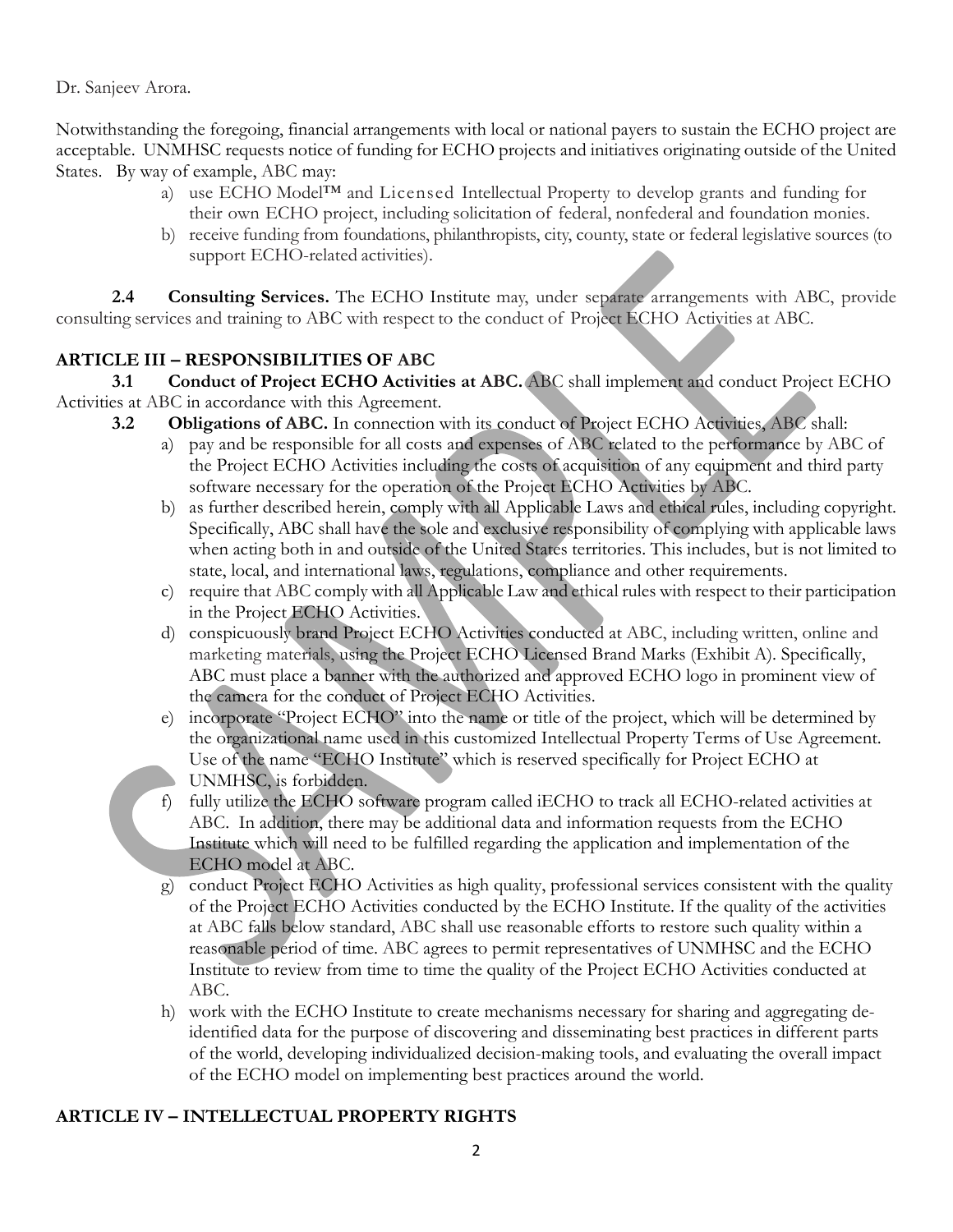**4.1 Ownership of Licensed Intellectual Property.** This Agreement does not provide ABC with title or ownership to the Licensed Intellectual Property or the Project ECHO Activities, but only the limited rights of use as provided in this Agreement. ABC shall reproduce and include in all copies of the Licensed Intellectual Property the copyright notices and proprietary legends of UNMHSC and/or UNM as they appear in the Licensed Intellectual Property and on media containing the Licensed Intellectual Property.

**4.2 License Grantback.** As part of the consideration for the grant of rights to ABC under this Agreement, ABC hereby grants to UNMHSC and to UNM a worldwide, nonexclusive, fully sub-licensable, royalty-free right and license at no cost to use and exploit any Derivative Works prepared, developed, or conceived by ABC, its agents, employees, or contractors, in the conduct of the Project ECHO Activities in its use of the Licensed Intellectual Property.

### **ARTICLE V – DISCLAIMER OF WARRANTIES & LIMITATION OF LIABILITY**

**5.1 DISCLAIMER OF WARRANTIES.** THE LICENSED INTELLECTUAL PROPERTY AND ANY SERVICES PROVIDED BY UNMHSC OR UNM IS PROVIDED "AS IS.' NO WARRANTIES OR REPRESENTATIONS OF ANY KIND, EXPRESS OR IMPLIED, ARE MADE WITH RESPECT TO THE LICENSED INTELLECTUAL PROPERTY OR PROJECT ECHO AND UNMHSC AND UNM EXPRESSLY DISCLAIM ALL WARRANTIES, EXPRESS OR IMPLIED, INCLUDING BUT NOT LIMITED TO ANY WARRANTIES OF MERCHANTABILITY, TITLE, OR FITNESS FOR A PARTICULAR PURPOSE AND ANY OTHER IMPLIED WARRANTIES WITH RESPECT TO THE CAPABILITIES, SAFETY, UTILITY, APPLICATION OF THE LICENSED INTELLECTUAL PROPERTY OR PROJECT ECHO.

**5.2 LIMITATION OF LIABILITY.** IN NO EVENT SHALL UNMHSC, UNM OR PROJECT ECHO BE LIABLE TO ABC OR ANY THIRD PARTY FOR ANY SPECIAL, CONSEQUENTIAL, INDIRECT, EXEMPLARY, PUNITIVE OR INCIDENTAL DAMAGES (INCLUDING LOST OR ANTICIPATED REVENUES OR PROFITS RELATING TO THE SAME), ARISING FROM ANY CLAIM RELATING TO THIS AGREEMENT OR THE CONDUCT OF THE PROJECT ECHO ACTIVITIES BY ABC, WHETHER SUCH CLAIM IS BASED ON CONTRACT, TORT (INCLUDING NEGLIGENCE) OR OTHERWISE, EVEN IF AN AUTHORIZED REPRESENTATIVE OF SUCH PARTY IS ADVISED OF THE POSSIBILITY OR LIKELIHOOD OF SAME. THE LIABILITY OF UNMHSC, UNM OR PROJECT ECHO/THE ECHO INSTITUTE, WILL BE SUBJECT IN ALL CASES TO THE IMMUNITIES AND LIMITATIONS OF THE NEW MEXICO TORT CLAIMS ACT SECTION 41-4-1 ET SEQ. NMSA 1978 AS AMENDED.

# **ARTICLE VI – TERM**

**6.1 Term.** This Agreement will remain valid and in force until the date that is one year after the Effective Date, and thereafter shall automatically renew for consecutive one year terms unless either UNMHSC or ABC shall provide the other with written notice of non-renewal at least ninety (90) days prior to the anniversary of the Effective Date. ABC understands and hereby agrees that pursuant to UNMHC's contract for the Zoom software, that software is only available to ABC until December 31, 2025, at no cost to ABC. After that date, UNMHSC shall no longer be responsible for providing access to that software to ABC. ABC also understands and agrees that use of the Zoom software by ABC is exclusively limited for Project ECHO activities, as required by UNMHSC's contract with Zoom.

# **ARTICLE VII – MISCELLANEOUS**

**7.1 Miscellaneous Terms.** The following terms shall apply to this Agreement: (a) in the performance of its duties and obligations under this Agreement, each Party agrees that they shall not, directly or indirectly, violate any U.S. law, regulation or treaty, or any other international treaty or agreement, relating to the export or re-export of any material or associated technical data, to which the U.S. adheres or with which the U.S. complies. Further to the above, ABC understands and agrees that UNMHSC and the ECHO Institute are not providing any guidance, counsel, or support related to ABC's international activities, as such may be required, and any legal or other requirements related to those activities and the use of the ECHO model in those localities. Nothing in this agreement, express or implied, is intended to confer any rights, remedies, claims, or interests upon a person not a party to this agreement; (b) ABC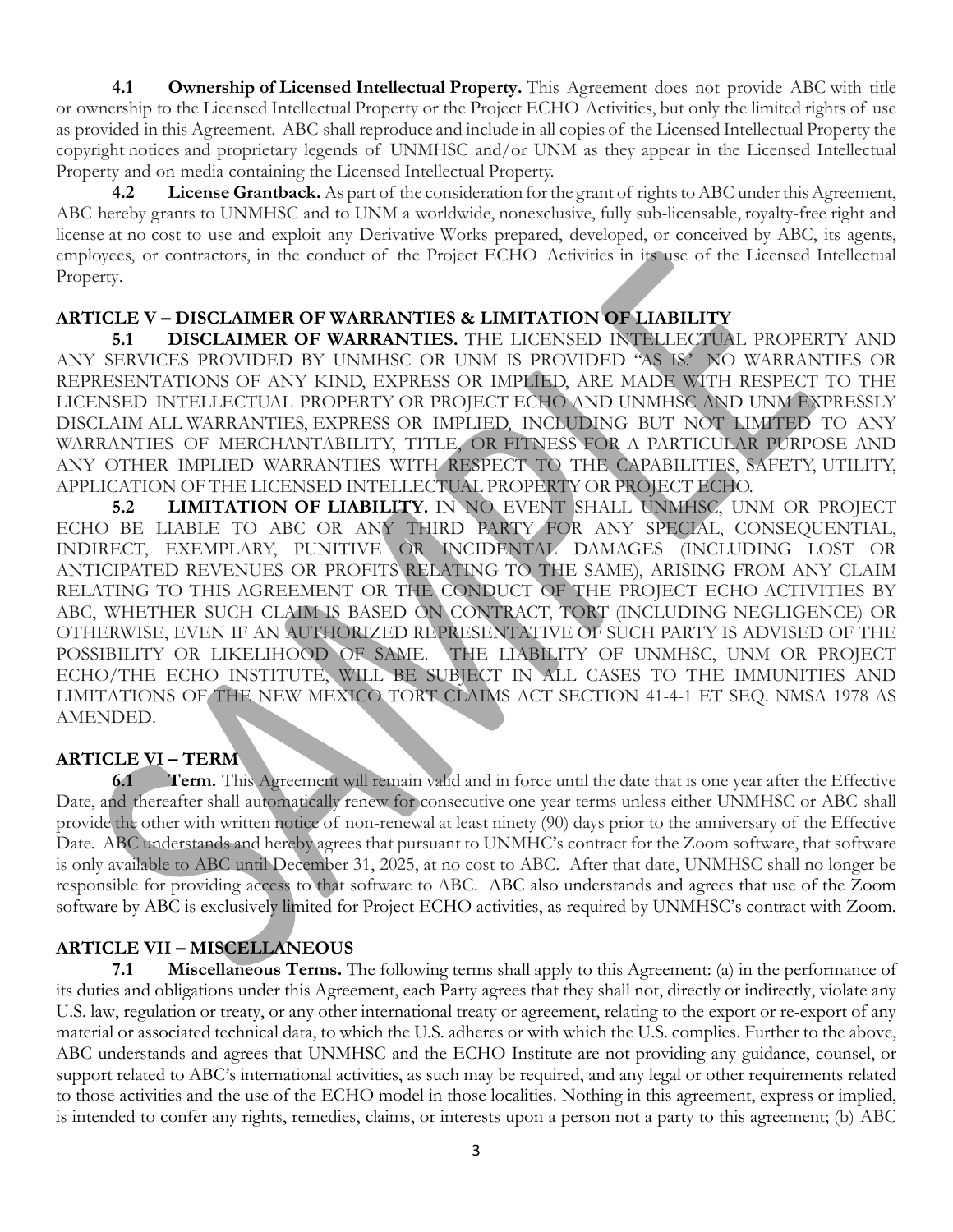is an independent contractor of UNMHSC; (c) ABC may not transfer, assign, or sublicense any of its rights, powers, duties, or obligations under this Agreement; (d) this Agreement constitutes the entire agreement between UNMHSC and ABC with respect to the subject matter hereof, supersedes all prior Agreements with respect thereto, and may not be modified except by written agreement; (e) this Agreement shall be construed under and governed by the laws of the State of New Mexico without regard to its conflicts of laws principles; (f) any legal action brought under this Agreement must be brought in state or Federal court in New Mexico; (g) any notices to be given under this Agreement shall be given in writing; (h) upon termination of this agreement, the obligations and responsibilities of clauses 2.3, 4.2, and 5.2 shall survive such termination, i.e., ECHO activities must retain the ECHO name and brand and restrictions on selling ECHO IP to third parties remain in effect.

IN WITNESS WHEREOF, UNMHSC and ABC have caused this Agreement to be signed by their duly authorized representatives as of the day and year indicated above.

| Regents of the University of New Mexico, for the Health<br>Sciences Center | Full Partner Organization Name partner long name long<br>name long name |
|----------------------------------------------------------------------------|-------------------------------------------------------------------------|
| Signature:                                                                 | Signature:                                                              |
| Printed Name: Richard Larson, MD, PhD                                      | Printed Name:                                                           |
| Title: Vice Chancellor for Research, Health Sciences Center                | Title:                                                                  |
| Date:                                                                      | Date:                                                                   |
| Project ECHO, Approved by:                                                 |                                                                         |
| Signature:                                                                 | Signature:                                                              |
| Printed Name: Sanjeev Arora, MD, MACP, FACG                                | Printed Name:                                                           |
| Title: Director, Project ECHO                                              | Title:                                                                  |
| Date:                                                                      | Date:                                                                   |
|                                                                            |                                                                         |
| Office of University Counsel, Approved as to Form:                         |                                                                         |
| Signature:                                                                 |                                                                         |
| Printed Name: Scot Sauder                                                  |                                                                         |
| Title: Deputy University Counsel for Health Sciences                       |                                                                         |
| Date:                                                                      |                                                                         |
|                                                                            |                                                                         |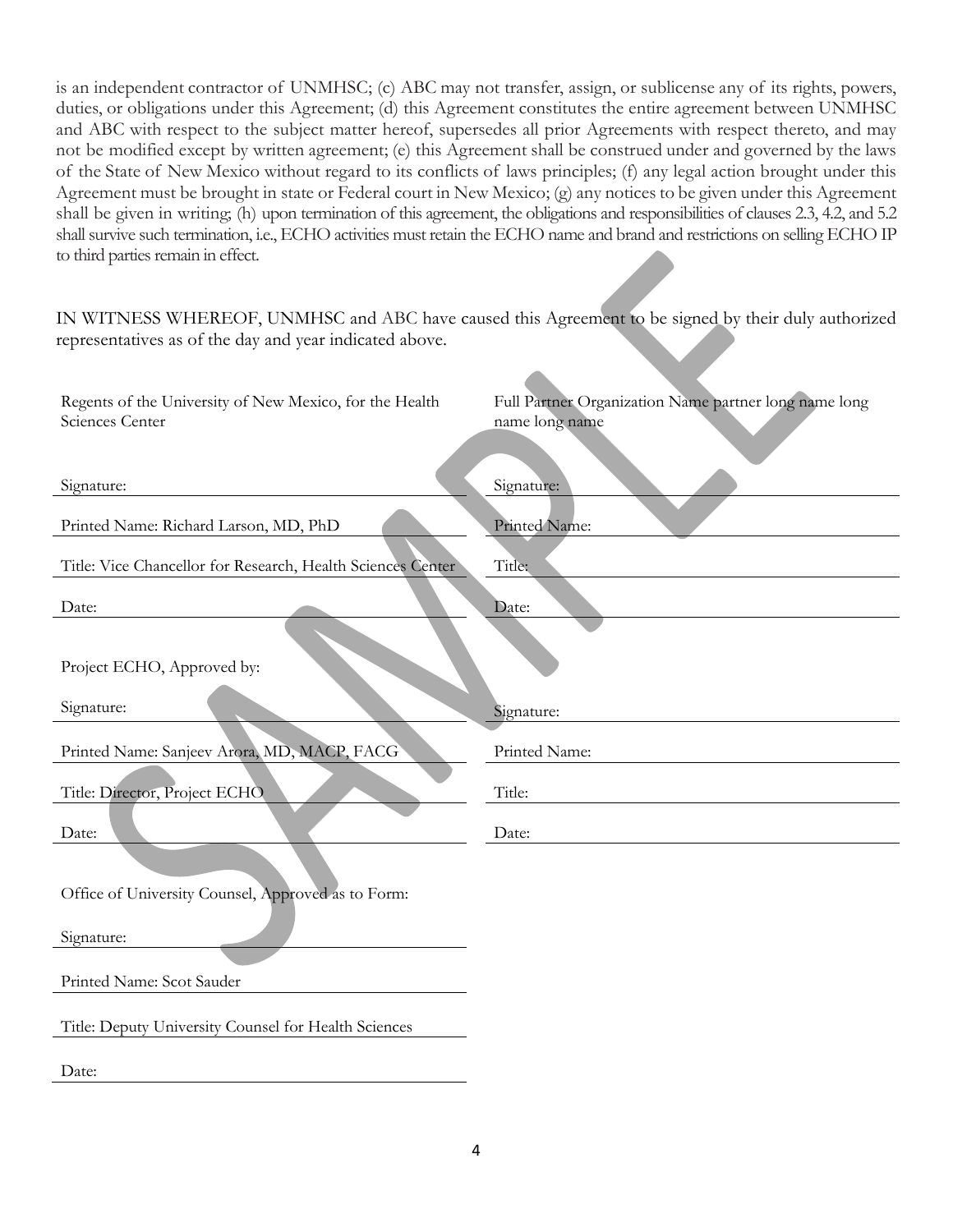# **GLOSSARY**

"Agreement" means this PROJECT ECHO® TERMS OF USE AGREEMENT.

"ABC expert" means individuals employed by or affiliated with ABC who are experts in a field in which ABC conducts Project ECHO<sup>®</sup> Activities.

"Applicable Law" means (i) for an Organization that is not a federal entity, all applicable state statutes and regulations, as well as all applicable Federal statutes, regulations, and policy requirements; and, (ii) for an Academic Medical Center that is a federal entity, all applicable Federal statutes, regulations, and policy requirements.

"Derivative Works" means any collateral or materials, whether process-orientated, clinical, educational or technical, developed in the process of carrying out Project ECHO activities. Examples might include case presentation templates, evaluation resources or tools, clinical didactic presentations, grant-writing resources, community partner recruitment strategies or tools, etc.

"ECHO Institute" means the Project ECHO® Activities conducted at the University of New Mexico Health Sciences Center.

"Effective Date" means the date set out on the opening paragraph of this Agreement.

"Intellectual Property" means any inventions, discoveries, improvements, works of authorship or the like, including patents, patent applications, and certificates of invention; trade secrets, know how or similar rights; copyright materials; trademarks, service marks, logos, and trade dress; and similar property under any laws or international conventions throughout the world.

"Licensed Intellectual Property" means the Licensed Software Programs, the Licensed Brand Marks, the Licensed Materials, and the Licensed Know-How identified on attached Exhibit A and such intellectual property as UNMHSC develops after the date of this agreement that it makes available to ABC.

"Project ECHO® Activities" means the design, structure, and process constituting the telementoring and distance learning program developed at UNMHSC Project ECHO® that utilizes teleconferencing, videoconferencing, internet-based assessment tools, online presentations, telephone, fax, and email communications to connect experts with other stakeholders in diverse geographic areas for the purpose of implementing best practices.

"Software" means Zoom, Box, Teamwork and the Licensed Software Programs.